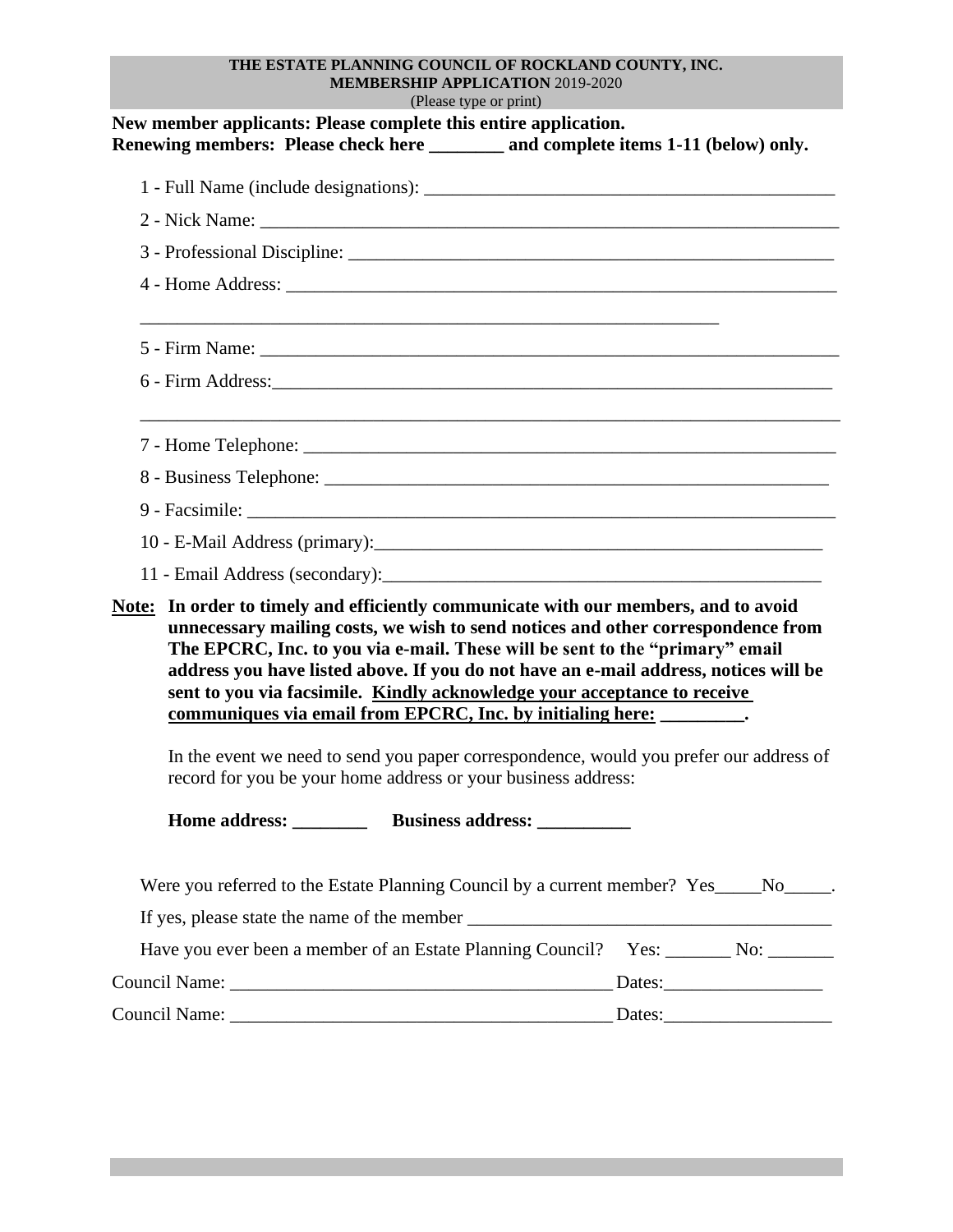## **THE ESTATE PLANNING COUNCIL OF ROCKLAND COUNTY, INC. MEMBERSHIP APPLICATION** 2019-2020

(Please type or print)

| Accountants:                |                                                                                                                  |  |  |
|-----------------------------|------------------------------------------------------------------------------------------------------------------|--|--|
|                             |                                                                                                                  |  |  |
|                             |                                                                                                                  |  |  |
|                             |                                                                                                                  |  |  |
|                             |                                                                                                                  |  |  |
| Attorneys:                  |                                                                                                                  |  |  |
|                             |                                                                                                                  |  |  |
|                             |                                                                                                                  |  |  |
|                             |                                                                                                                  |  |  |
| Bar memberships:            |                                                                                                                  |  |  |
|                             | and the control of the control of the control of the control of the control of the control of the control of the |  |  |
| Life Underwriters:          |                                                                                                                  |  |  |
|                             | Received Chartered Life Underwriters Designation in: ____________________(Year)                                  |  |  |
|                             |                                                                                                                  |  |  |
|                             | <b>Chapter of CLU/ChFC</b>                                                                                       |  |  |
| <b>Trust Officers:</b>      |                                                                                                                  |  |  |
| Bank or Trust Company Name: |                                                                                                                  |  |  |
|                             |                                                                                                                  |  |  |
| <b>Financial Planners:</b>  |                                                                                                                  |  |  |
|                             |                                                                                                                  |  |  |
|                             |                                                                                                                  |  |  |